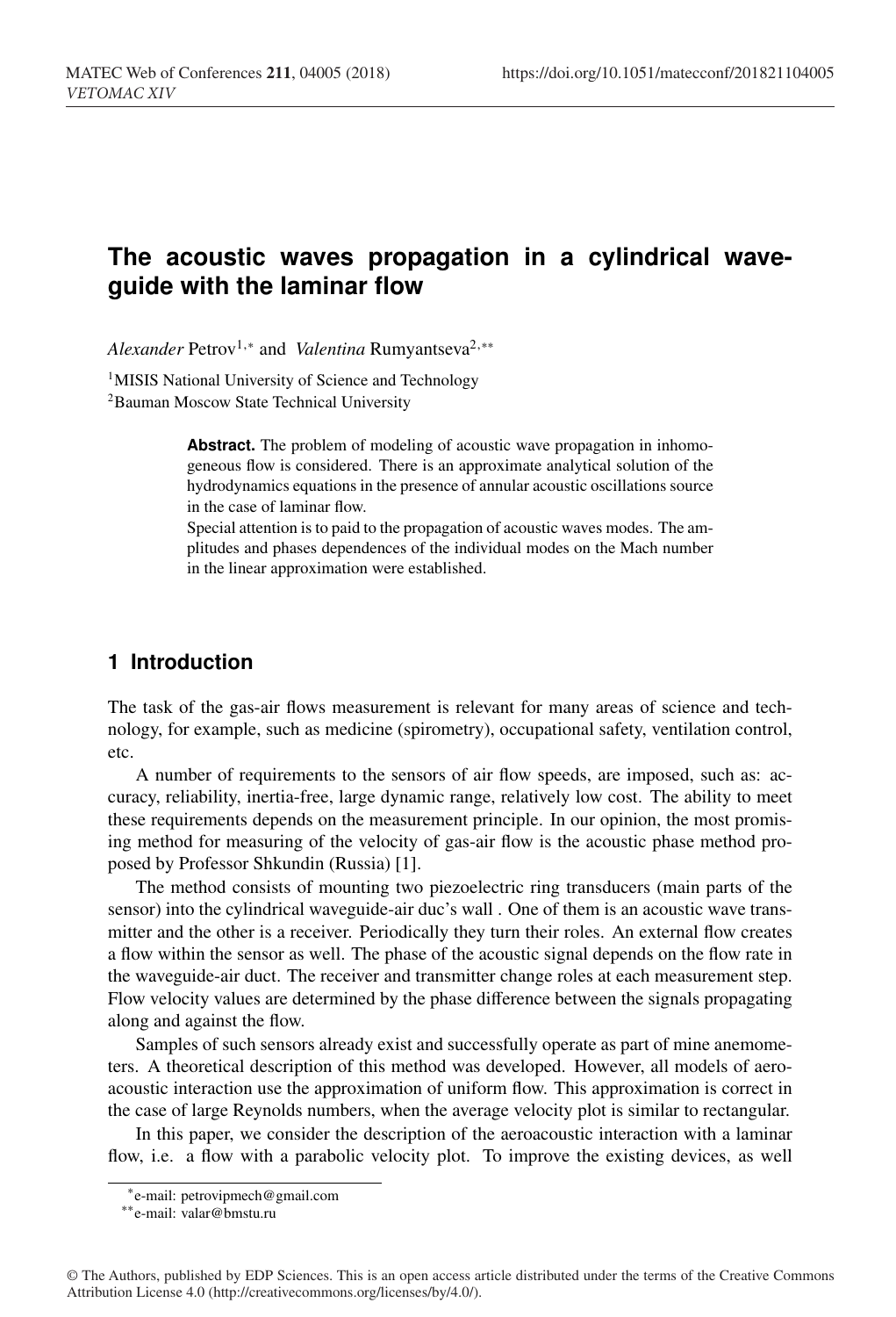as to develop new ones: spirometers, anemometers, flowmeters, it is necessary to theoretically describe the physical processes underlying the measurement principle, i.e. the model of aeroacoustic interaction in the waveguide-air duct.



Figure 1. Cilindrical waveguard

### **2 Problem statement**

Consider an acoustic waveguide-air duct with a source of acoustic vibrations having the form of a ring mounted in the wall of the waveguide. We obtain the acoustic field of the wave propagating from the source. The ring oscillates in the radial direction according to the harmonic law with a frequency of  $\omega$ . Since we will not consider reflections from the ends of the waveguide, let us assume that in this approximation the waveguide of unlimited length is considered. The walls of the waveguide are considered infinitely rigid. We introduce a cylindrical coordinate system, as shown in Fig. 1. The problem has cylindrical symmetry, so vectors have only two components:  $\mathbf{r} = (r, z)$ . Let a laminar flow with a velocity profile constant along the *z* axis be established in the waveguide. Then, according to [2], its field will be determined by the expression  $(1)$ .

$$
u(r) = 2\overline{u}\left(1 - \frac{r^2}{R^2}\right) \tag{1}
$$

where  $\bar{u}$  -the average in cross-section velocity.

To describe the wave field, we use the acoustic approximation. We believe that the parameters of the medium are the sum of constant and small oscillatory component.  $v_z$  =  $u(r) + v'_z, v_r = v'_r, \rho = \rho_0 + \rho', p = p_0 + p', \text{ where } \mathbf{v} = (v_r, v_z) = \mathbf{v}(\mathbf{r}, t), \rho = \rho(\mathbf{R}, t),$  $p = p(\mathbf{r}, t)$  - speed, density and pressure of the medium, respectively. The boundary condition for the velocity on the inner wall of the waveguide will be:

$$
v_r|_{r=R} = \begin{cases} V_0 e^{i\omega t}, |z| \le h/2\\ 0, |z| > h/2 \end{cases}
$$
 (2)

Here  $V_0$  is the surface of the ring vibration speed amplitude,  $\omega$  is the angular frequency of oscillation, i is the imaginary unit.

We solve the basic system of hydrodynamics [3, 5–9]. For the air in the acoustic approximation the viscosity is small. Therefore, the equation of motion for us will be the Euler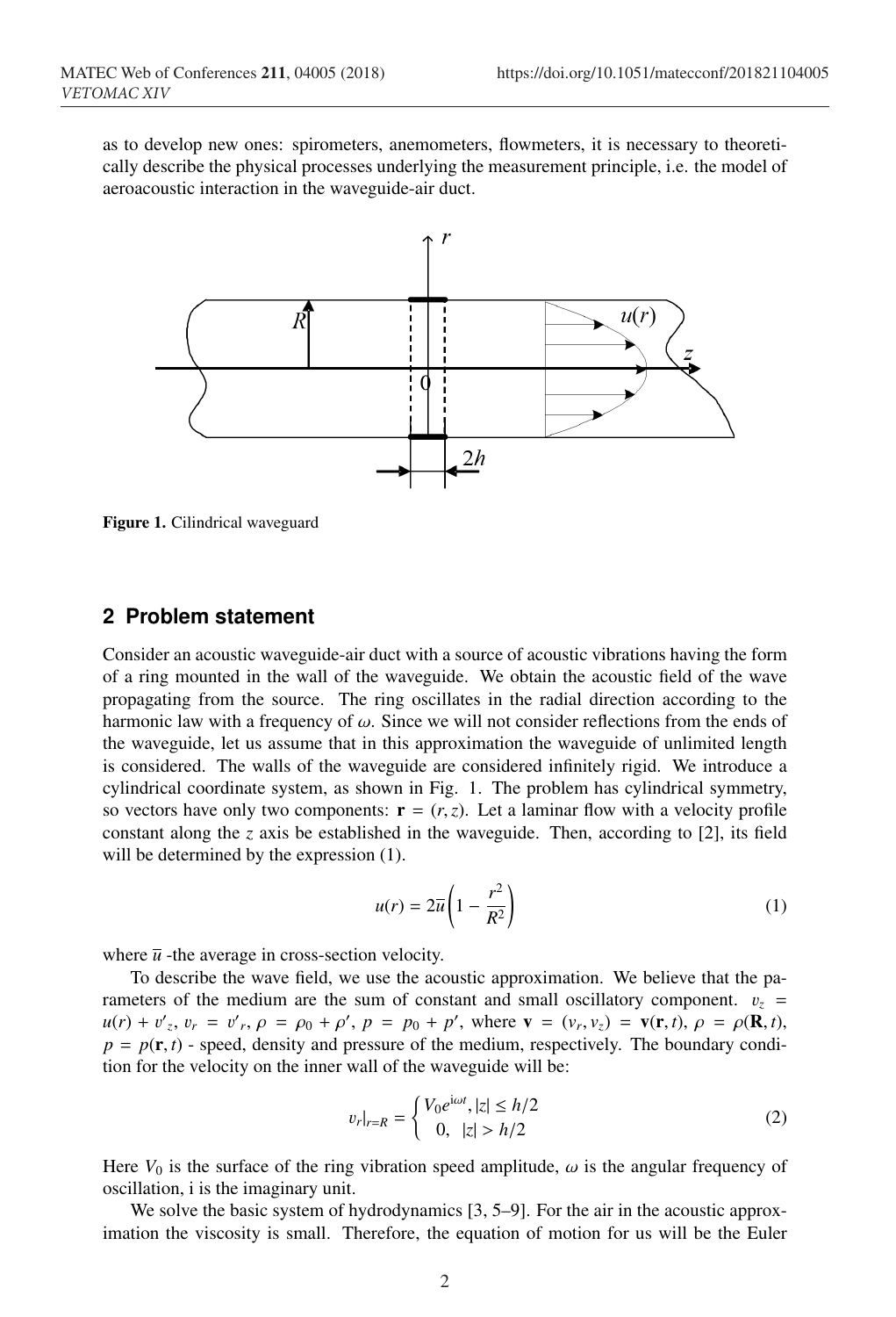equation for the ideal gas. The equation of continuity:

$$
\frac{\partial \rho}{\partial t} + \frac{\partial}{\partial z}(\rho v_z) + \frac{\partial}{\partial r}(\rho v_r) + \frac{\rho v_r}{r} = 0
$$
\n(3)

The equations of motion (longitudinal and radial projections) are

$$
\frac{\partial v_z}{\partial t} + v_z \frac{\partial v_z}{\partial z} + v_r \frac{\partial v_z}{\partial r} = -\frac{\partial p}{\rho \partial z} \tag{4}
$$

$$
\frac{\partial v_r}{\partial t} + v_z \frac{\partial v_r}{\partial z} + v_r \frac{\partial v_r}{\partial r} = -\frac{\partial p}{\rho \partial r}
$$
(5)

where  $\Delta = \frac{\partial^2}{\partial r^2} + \frac{1}{r} \frac{\partial}{\partial r} + \frac{\partial^2}{\partial z^2}$ <br>However, the inhomogeneity of the flow does not make the velocity field potential (viscosity is taken into account when calculating the shape of the velocity plot), so the solution will be expressed in the form of the acoustic potential  $\Phi$  and the current function Ψ. The vibration speed dependence on these functions has the form:

$$
v'_{z} = \frac{\partial \Phi}{\partial z} + \frac{1}{r} \frac{\partial \Psi}{\partial r}, \quad v'_{r} = \frac{\partial \Phi}{\partial r} + \frac{1}{r} \frac{\partial \Psi}{\partial z}
$$
(6)

### **3 Problem solution**

#### **3.1 System of equations obtaining**

We obtain a system of differential equations with respect to potentials and acoustic pressure. To do this we substitute the expression of the medium parameters into the main system and apply linear approximation for acoustic (vibrational) components. We assume that sound propagation is adiabatic, supplementing the system with  $p = c^2 \rho$ , where  $c^2 = \frac{\partial p'}{\partial \rho}$ , *c* is the adiabatic speed of sound.

In this case, we introduce the auxiliary function  $F$ , and also represent the density as a relative dimensionless value:  $\tilde{\rho} = \frac{\rho'}{\rho_0}$ . Substituting expressions (6) into the system (3-5):

$$
\left(\frac{\partial}{\partial t} + u\frac{\partial}{\partial z}\right)\left(\frac{1}{r}\frac{\partial^2 \Psi}{\partial r^2} - \frac{1}{r^2}\frac{\partial \Psi}{\partial r} + \frac{1}{r}\frac{\partial^2 \Psi}{\partial z^2}\right) - 4u\frac{r}{R^2}\Delta \Phi = 0\tag{7}
$$

$$
\frac{\partial}{\partial t}\Phi + u\frac{\partial \Phi}{\partial z} + c^2 \tilde{\rho} + F = 0
$$
\n(8)

$$
\left(\frac{\partial}{\partial t} + u \frac{\partial}{\partial z}\right)\tilde{\rho} + \Delta \Phi = 0
$$
\n(9)

$$
\frac{\partial F}{\partial z} = \frac{\partial u}{\partial r} \left( \frac{\partial \Phi}{\partial r} - \frac{1}{r} \frac{\partial \Psi}{\partial z} \right) + \left( \frac{\partial}{\partial t} + u \frac{\partial}{\partial z} \right) \frac{1}{r} \frac{\partial \Psi}{\partial r} = 0 \tag{10}
$$

We will look for a solution in the form of:

$$
\Phi(r, z, t) = \phi(r)e^{i\frac{\alpha ct+\beta z}{R}}, \quad \Psi(r, z, t) = \psi(r)e^{i\frac{\alpha ct+\beta z}{R}}
$$
(11)

$$
\widetilde{\rho}(r,z,t) = \Omega(r)e^{i\frac{\alpha ct+pz}{R}}, \quad F(r,z,t) = f(r)e^{i\frac{\alpha ct}{R}}
$$

Let us introduce the operators:

$$
A = \frac{\partial^2}{\partial r^2} + \frac{1}{r} \frac{\partial}{\partial r}, \quad B = \frac{\partial^2}{\partial r^2} - \frac{1}{r} \frac{\partial}{\partial r}
$$
(12)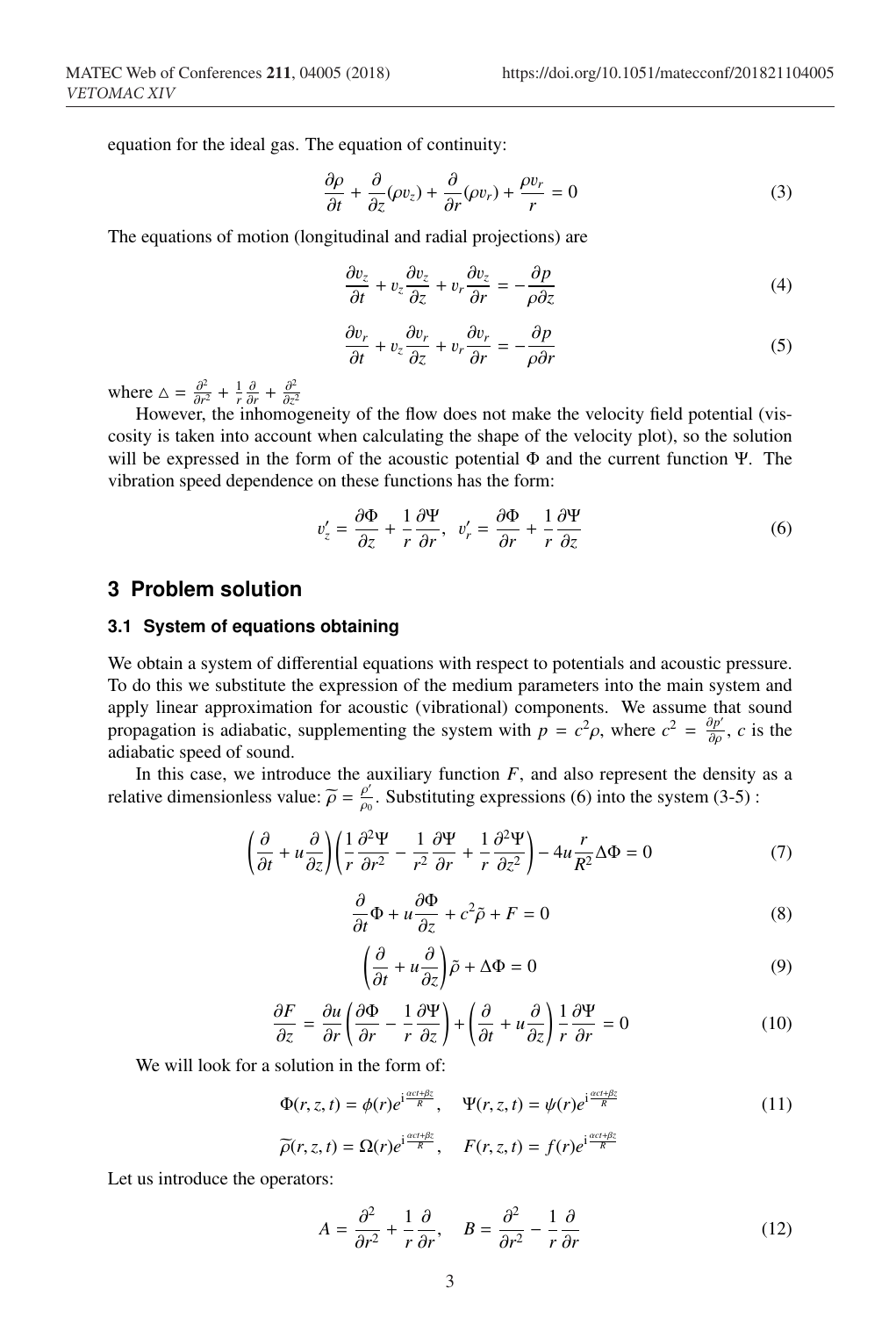Substituting the form of the solution  $(11)$  into equations  $(7 - 10)$  and after a series of transformations, we obtain equations for the radial dependences of the acoustic potential and current function:

$$
\left(4\beta r^2 \alpha + 8\beta^2 r^2 M \left(1 - r^2\right) + 16Mr^3 \frac{\partial}{\partial r}\right) \phi(r) +
$$
  
+ $i\beta \left(B - \beta^2\right) \psi(r) - 4i\alpha r M \frac{\partial}{\partial r} \psi(r) = 0;$   

$$
i\left(\alpha + \beta M \left(1 - r^2\right)\right) \left(B - \beta^2\right) \psi(r) - 4r^2 \left(A - \beta^2\right) \phi(r) = 0.
$$
 (13)

We will look for a solution in the linear approximation of the Mach number, in the form of

$$
\phi = \phi_0 + M\phi_1, \ \psi = \psi_0 + M\psi_1, \ \beta = \beta_0 + M\beta_1,\tag{14}
$$

Substituting the expression  $(14)$  into equation  $(13)$  we group the components of the equations by powers of *M*. We neglect the second order of smallness and divide the system into two: zero approximation and the first.

Get the equation separately for  $\psi_0$  and  $\phi_0$ :

$$
\left(A + \alpha^2 - \beta_0^2\right)\phi_0 = 0\tag{15}
$$

$$
i\alpha \left( B - \beta_0^2 \right) \psi_0 = -4r^2 \alpha^2 \phi_0 \tag{16}
$$

Then we obtain the equations for the first approximation. The equation for determining  $\phi_1$ :

$$
\left(A - \beta_0^2 + \alpha^2\right)\phi_1 = \left(-4\alpha\left(1 - r^2\right)\beta_0 + 2\beta_1\beta_0 - 4r\alpha\frac{1}{\beta_0}\frac{\partial}{\partial r}\right)\phi_0 + \frac{\mathrm{i}\alpha^2}{\beta_0 r}\frac{\partial}{\partial r}\psi_0;\tag{17}
$$

and the equation to determine  $\psi_1$ :

$$
\left(B - \beta_0^2\right)\psi_1 = \left(8ir^2\left(1 - r^2\right)\beta_0 + 16ir^3\frac{1}{\beta_0}\frac{\partial}{\partial r}\right)\phi_0 +
$$
  
+4ir<sup>2</sup> $\alpha\phi_1 + \left(2\beta_1\beta_0 + 4\alpha r\frac{1}{\beta_0}\frac{\partial}{\partial r}\right)\psi_0.$  (18)

We got equations for determining all the components. We solve them.

#### **3.2 Zero approximation solution**

We have to start the solution for the zero approximation with Eq. (15). The boundary conditions (2) must be taken into account . This problem is a case of acoustic waves propagation in a cylindrical waveguide in the presence of a harmonic oscillations circular source in the absence of a flow. The solution of this problem is presented in [4] if the flow rate is set to zero. It is the sum of the harmonic components of *z* - normal modes propagating in two directions from the source. In our notation we may write

$$
\varphi^{\pm}(r,z) = \sum_{n=0}^{\infty} \pm A_n J_0(\mu_n r) e^{\mp i s_n z}, \text{ where } A_n = \frac{2i R v_0 \sin\left(s_n \frac{h}{R}\right)}{J_0(\mu_n) s_n^2}
$$
(19)

here the upper sign applies when  $z > 0$ , lower at  $z < 0$ ,  $\beta_0 = \pm s_n = \pm \sqrt{\alpha^2 - \mu_n^2}$ ,  $\alpha = \frac{\omega R}{c}$ ,  $J_0$ is the Bessel function of the first kind, of zero order,  $\mu_n$ ,  $(n = 0, 1, 2...)$  are zeros of the first kind, first order Bessel functions  $(J_1)$ .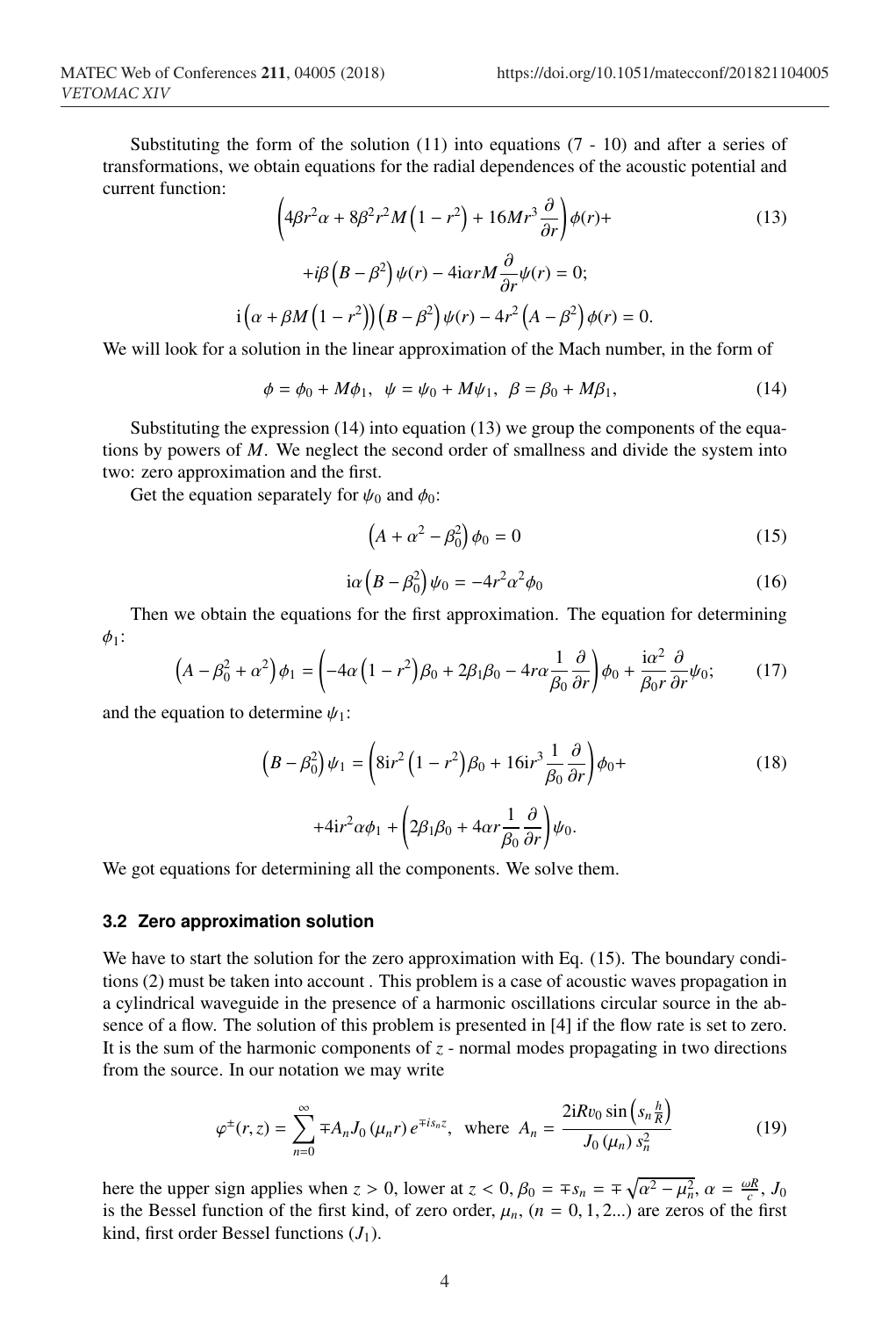In the future we will consider separately *n* - th mode. Then it is clear that  $\phi_0(r)$  =  $(≡A<sub>n</sub>)J<sub>0</sub>(μ<sub>n</sub>r).$ 

We obtain an expression for the radial component of the current function in the zero approximation of  $\psi_0(r)$ . We substitute this expression (19) for  $\phi_0(r)$  and  $\beta_0$  for *n*−th mode in the right part of Eq. (16). Then we get

$$
\left(\frac{\partial^2}{\partial r^2} - \frac{1}{r}\frac{\partial}{\partial r} - \beta_0^2\right)\psi_0 = 4i\alpha \left(\mp A_n\right) r^2 J_0(\mu_n r) \tag{20}
$$

We obtain the solution of the Eq. (20) with zero boundary conditions on the waveguide wall, where the source was taken into account in the calculation (19):

$$
\psi_0(r) = -\frac{4i\alpha (\mp A_n)}{\alpha^2} r^2 J_0(\mu_n r) + \frac{8i\alpha (\mp A_n)\mu_n}{\alpha^4} r J_1(\mu_n r) +
$$
\n
$$
+ (\mp A_n) \frac{4i}{\alpha} \frac{J_0(\mu_n)}{J_1(i\beta_0)} r J_1(i\beta_0 r).
$$
\n(21)

#### **3.3 Solution in the first approximation**

We find the equations for the first approximation by collecting first-order summands of *M*. We get the equation for  $\phi_1(r)$  by substituting solutions (19) and (21) into the Eq. (17). The solution of this equation is:

$$
\phi_1(r) = (\mp A_n) J_1(\mu_n r) \left( r \frac{8\beta_0/\alpha - 4\alpha\beta_0/3}{2\mu_0} - r \frac{4\alpha\beta_0}{3\mu_n^3} + \frac{2\beta_0 r^3}{3\mu_n} \right) +
$$
  
+ 
$$
(\mp A_n) \frac{2\alpha\beta_0 r^2 J_0(\mu_n r)}{3\mu_n^2} - \frac{\mp 4i\alpha A_n J_0(\mu_n)}{\alpha^2 J_1 \left( i \sqrt{\alpha^2 - \mu_n^2} \right)} J_0(i\beta_0 r)
$$

Upon obtaining this solution, it was shown that zero boundary conditions are satisfied for this function when:

$$
\beta_1 = \frac{4\alpha}{3}.\tag{22}
$$

Consider the relationship between the acoustic potential phase and the average airflow velocity. It is defined by expression (22). It can be shown that the phase difference of the acoustic signals propagating along and against the flow at a distance of *l* from the source will be equal:

$$
\Delta\phi_{lam} = 2\beta_1 IM = \frac{8}{3}\frac{\omega}{c^2}\overline{lu}
$$
\n(23)

In [1], we obtain a similar expression as Eq. (22) for the phase difference depending on the velocity of the homogeneous flow (with a rectangular plot). From it in a linear approximation of *M* it can be obtained:

$$
\Delta\phi_{turb} = 2\frac{\omega}{c^2}\overline{lu} \tag{24}
$$

Comparison of expressions (23) and (24) allows to estimate influence of inhomogeneity of a stream on indications of the device measuring speed of a flow by an acoustic phase method. It can be seen that the proportionality factor between the measured velocity and the phase difference in the laminar flow will be 3/4, if we talk about the average cross-section velocity and 3/2, if about the maximum.